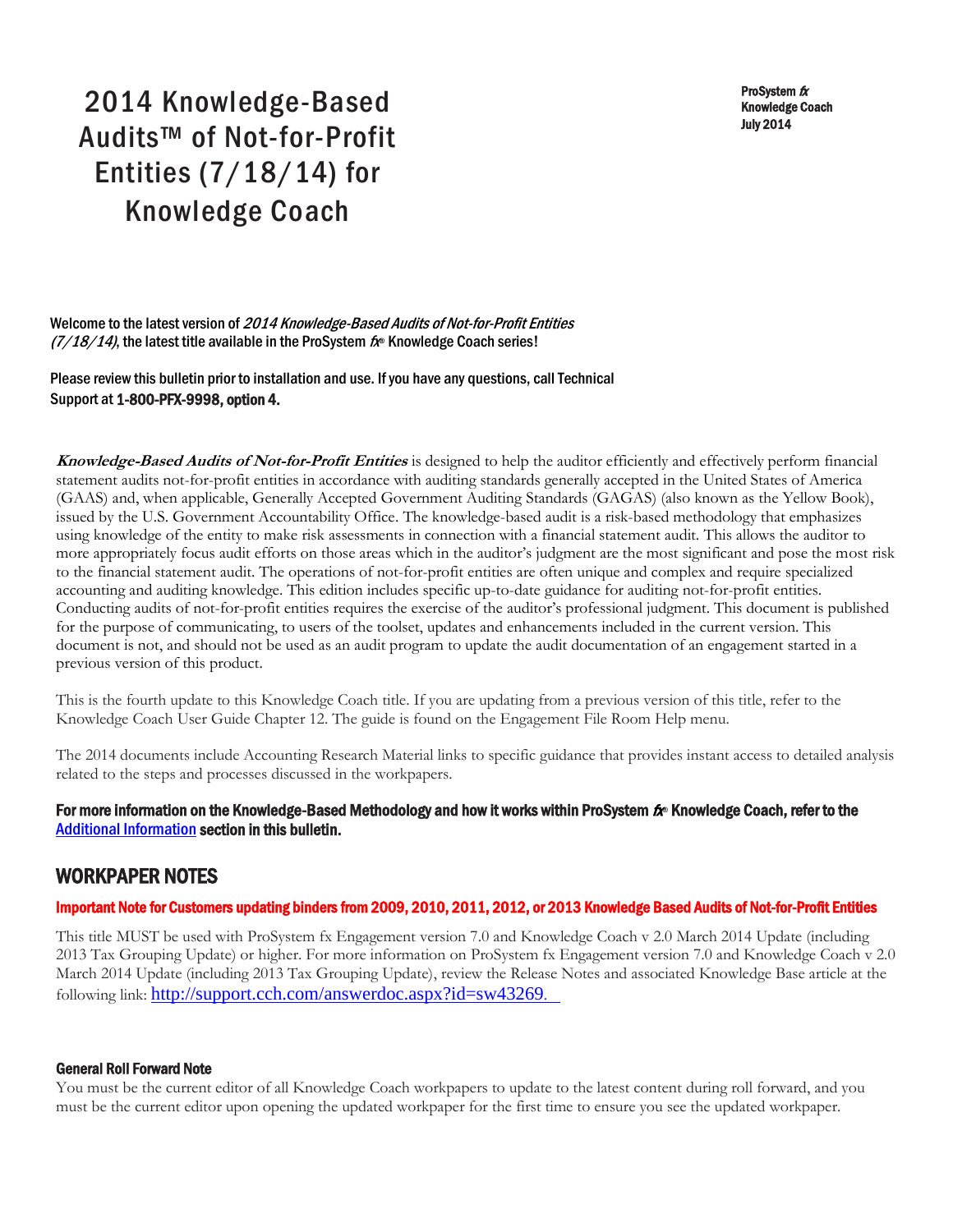The 2014 Knowledge-Based Audits of Not-for-Profit Entities has been updated to help auditors conduct efficient and effective audit engagements in accordance with U.S. GAAS and is current through the most recent auditing standard, SAS 128, Using the Work of Internal Auditors.. Many new tips and examples have been incorporated. The 2014 tools include links to specific guidance that provides instant access to detailed analysis related to the steps and processes discussed in the workpapers. Also included is a revised financial statement disclosures checklist that provides a centralized resource of the current required and recommended GAAP disclosures and key presentation items, using the style referencing under the FASB Accounting Standards Codification™.

The 2014 edition of *Knowledge-Based Audits of Not-for-Profit Entities* is current through SAS-128.

#### Specific Program Enhancements

The 2014 edition of Knowledge-Based Audits of Not-for-Profit Entities features numerous enhancements, including:

- Reorganized and renumbered audit programs to reflect auditor workflow
- Additional tailoring to help distinguish more complex and less complex engagements
- Streamlined process for when the auditor is not testing the operating effectiveness of internal controls
- Steps combined or moved to practice points to reduce the number of sign-offs
- Materiality flow to audit programs and activity-level control workpapers
- Reporting tool to assist the auditor in selecting the correct report
- AIDs updated with formulas that perform automatic calculations, wherever applicable

For more information on specific program enhancements, review the 2014 Not-for-Profit Entities Overview for Knowledge Coach Users available at the following link or in the binder through the KCO-001 workpaper. [https://support.cch.com/updates/KnowledgeCoach/pdf/guides\\_tab/2014%20Not-for-](https://support.cch.com/updates/KnowledgeCoach/pdf/guides_tab/2014%20Not-for-Profit%20Entities%20Title%20Overview%20for%20Knowledge%20Coach%20Users.pdf)

[Profit%20Entities%20Title%20Overview%20for%20Knowledge%20Coach%20Users.pdf](https://support.cch.com/updates/KnowledgeCoach/pdf/guides_tab/2014%20Not-for-Profit%20Entities%20Title%20Overview%20for%20Knowledge%20Coach%20Users.pdf)

In addition, forms and practice aids throughout have been updated to include new examples and tips and, where applicable, to take into account:

New literature, standards, and developments, reflected in the following current audit and accounting guidance:

Statements on Auditing Standards (SASs):

SAS-128, *Using the Work of Internal Auditors.*

FASB Accounting Standards Codification as of March 10, 2014, and through Accounting Standards Update No. 2014-05—*Service Concession Arrangements (Topic 853).*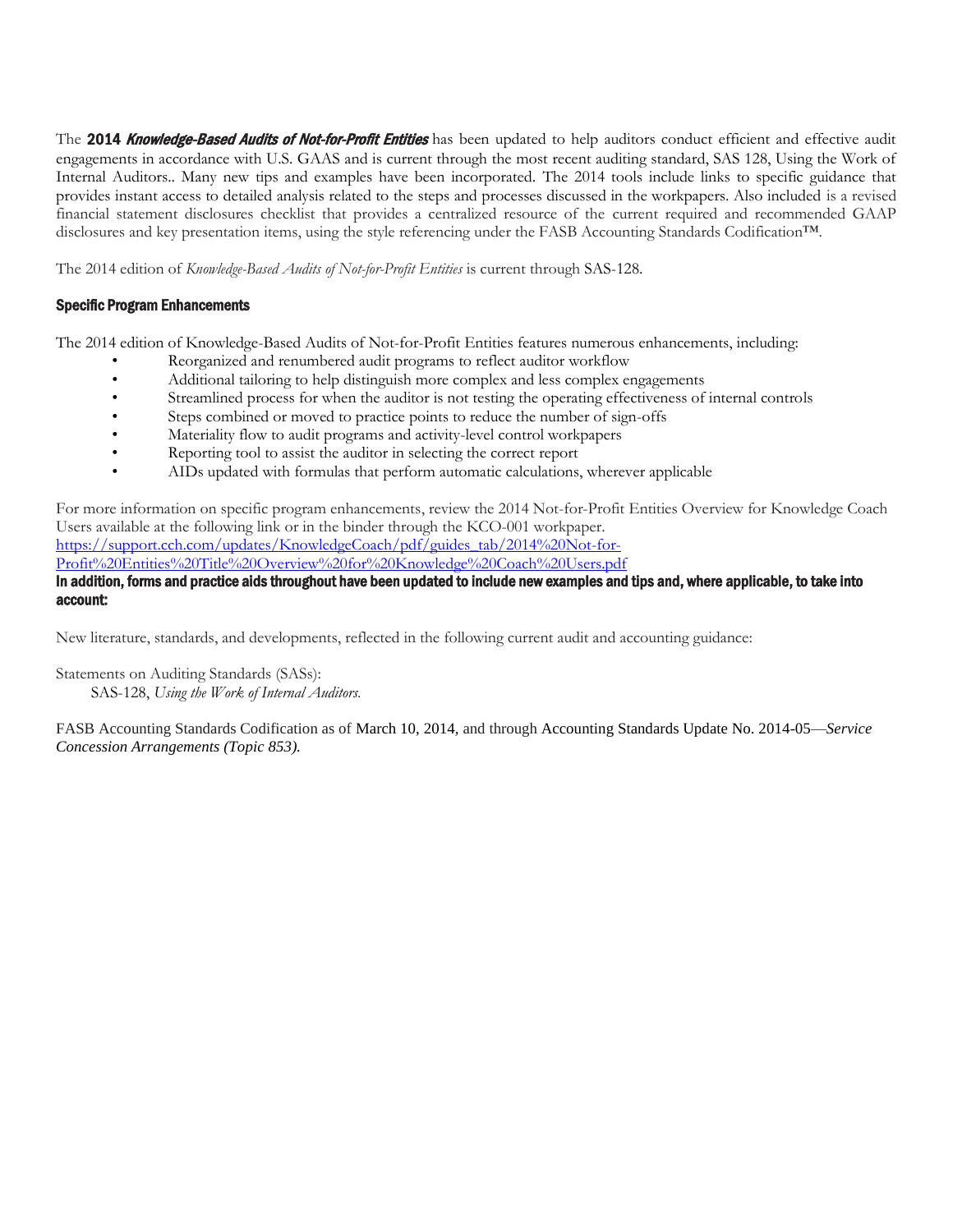# <span id="page-2-0"></span>Additional Information on Knowledge Coach and the KBA Methodology

Knowledge-Based Audit (KBA) Methodology - Allows the results of one set of procedures to become the input for the next. The key components of the KBA methodology include:

- An **Overview** that guides auditors through the methodology;
- **Knowledge-Based Audit** documents, integral to the risk assessment and overall audit processes, which contain steps and procedures required by GAAS;
- Customizable **Audit Programs** that take auditors through related steps and procedures;
- **Practice Aids** to help auditors complete steps or processes outlined in the Knowledge-Based Audit documents and Audit Programs;
- **Auditor's Reports** that provide a variety of sample auditor's opinions on audited financial statements; and
- **Correspondence** documents that provide sample letters to be used to comply with GAAS requirements and in many other common situations.

The AICPA's Auditing Standards Board's (ASB) Risk Assessment Standards - The practice aids and tools in the **2014 Knowledge-Based Audits of Not-for-Profit Entities** are designed around the AICPA's risk assessment and clarified standards to assist auditors of

nonpublic not-for-profit entities by:

- Facilitating compliance with GAAS and GAGAS;
- Encouraging more effective audits through tailored audit programs and comprehensive practice aids;
- Helping auditors to focus on and respond to identified audit risks; and
- Enhancing audit documentation.

## ProSystem tx® Knowledge Coach

ProSystem 600 Knowledge Coach functionality allows auditors to use the Knowledge-Based-Audit methodology more efficiently by eliminating the need for duplicate entry of the same information, tailoring audit documentation to each particular engagement, and documenting the link between risks identified and procedures performed. **AUD-100 Tailoring Question Workpaper** is a document in Knowledge Coach that presents engagement-level questions designed to aid in tailoring the engagement documentation to fit each client. Completing the questions helps the auditor avoid duplication and unnecessary workpapers.

Before you begin your audit, please review the guidance in **AUD-101 Overall Audit Program**. This workpaper is intended to be your road map through a Knowledge-Based Audit methodology. You should start your audit with **AUD-100 Tailoring Question Workpaper** and AUD-101 Overall Audit Program.

Risks can be captured via the Risk Summary task pane from any Knowledge Coach workpaper by the current editor of KBA-502 **Summary of Risk Assessments**. This allows the user to continuously assess risks during the engagement. Several workpapers prompt the consideration of the presence of risks, but the Risk Summary task pane must be used to document those risks. All documented risks flow to the Risk Summary. To ensure risks show in findings tables, make sure to check the "workpaper identified in" field of the Risk pane.

**Information Flow** helps cut down on the time spent duplicating information across forms. In addition, the flow of consistent information ensures that information and updates to information are not missed between workpapers. Drill-down functionality helps the user navigate quickly to the source of the information, aiding in the review of the audit file.

**Diagnostics** help keep track of unresolved issues like unanswered questions, incomplete risks, program steps not linked to risks or relevant assertions, missing workpaper, and more. Diagnostics now show when a form table has not been answered (i.e. tables in KBA-101 Overall Audit Strategy that are added by the tailoring questions in AUD-100 Tailoring Question Workpaper).

Links to Accounting Research Manager (ARM)-If you subscribe to an ARM library that includes audit content, you can link directly to source material from Resources within Knowledge Coach workpapers. These links have been updated to reference to the accounting standards under the FASB Accounting Standards Codifications and the auditing standards issued by the AICPA. Also, if you subscribe to the *Knowledge-Based Audits of Not-for-Profit Entities Guide* on ARM, you can take advantage of brand new links to the audit guide material from within the Knowledge Coach documents.

**Interpretive Guidance** is integrated into each Knowledge Coach template through the Tips view of each new task pane. Informational features include Practice Points, Examples, Optional Workpapers, and Resources to help auditors work more effectively and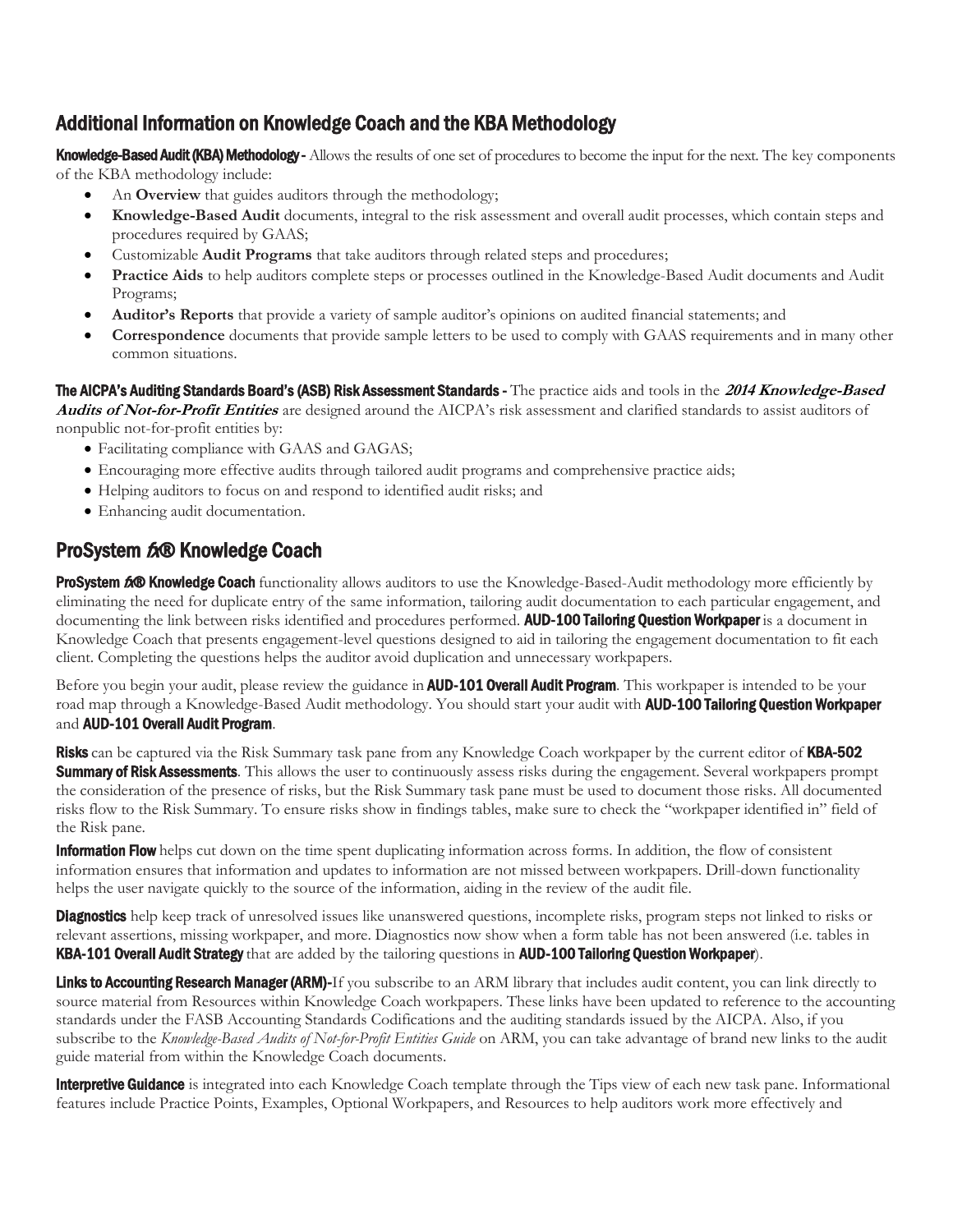efficiently. We have also added the ability to navigate from Resources within a document or the tip pane directly to CCH's Accounting Research Manager and industry audit guides by simply clicking on the Reference.

#### Important Notes

- Make sure to save changes to workpapers before closing the workpaper or the binder to ensure data is correctly updated.
- If your Current Editor Knowledge Coach MS Word workpapers become read-only or crash, please do the following: o Keep the binder with the affected workpapers open.
	- o Highlight the workpaper in the binder window with and go to Tools>Save Knowledge Coach Answers
- Knowledge Coach cannot be used within the Shared File Room (SFR) feature of Engagement. However, Knowledge Coach workpapers can be shared across team members through check in, check out, workpaper assignment, syncing to the central file room and through peer-to-peer sync in the same way other Engagement workpapers are shared.

#### System Requirements

- This title MUST be used with ProSystem fx Engagement version 7.0 and Knowledge Coach v 2.0 March 2014 Update (including 2013 Tax Grouping Update) or higher. If you are upgrading from ProSystem fx Engagement 6.0, 6.1, 6.1.2, 6.5, 6.8, or 6.11 please contact Technical Support at 1-800-PFX-9998, option 4 for detailed instructions
- A minimum of 4GB of RAM is required for optimal performance when opening and navigating through ProSystem *fx*  Knowledge Coach workpapers.

#### Download Instructions

Download the *2014 Knowledge-Based Audits of Not-for-Profit Entities* from the **ProSystem fx Knowledge Coach Updates** section of the ProSystem *fx* Engagement Support Web site at the following URL: [http://support.cch.com/updates/KnowledgeCoach,](http://support.cch.com/updates/KnowledgeCoach) then select the **Knowledge Coach Series** and **Download file** link next to the **2014 Knowledge-Based Audits of Not-for-Profit Entities.** On some occasions the content package file (.KCP) has downloaded with the extension changed to .ZIP. If this occurs, please change the extension of the downloaded file to KCP using all capital letters.

You must install the Financial Statement Base title (3-7-2014) before installing the 2014 Knowledge-Based Audits of Not-for-Profit Entities. The Financial Statement Base title is also available at the following link: <http://support.cch.com/updates/KnowledgeCoach>

If you have already installed this title for 2013 Knowledge-Based Audits of Commercial Entities, you do not have to reinstall.

**Important**: ProSystem *fx* Engagement version 7.0 or higher must be installed on the computer in order to install this Knowledge Coach title. Additional requirements include Microsoft Office 2007, Microsoft Office 2007 Primary Interop Assemblies (PIA) and Visual Studio Tools for the Office System Runtime version 3.0, and Visual Studio Tools for the Office System 3.0 Runtime Service Pack 1

The following 2014 Knowledge-Based Audits of Not-for-Profit Entities (7/18/14).KCP download is a proprietary file that must be installed from within Engagement. Save this KCP file to a location on your local drive, and follow the Installation Instructions included in the Release Bulletin.

#### Installation Instructions

Once you have downloaded your Knowledge Coach title or Financial Statement Base title, you will need to add it to the list of titles within ProSystem *fx* Engagement. The only additional system requirement is approximately 75MB of disk space to store your Knowledge Coach program content files. Please refer to the ProSystem *fx* Engagement with Knowledge Coach Release Notes for any other system requirements.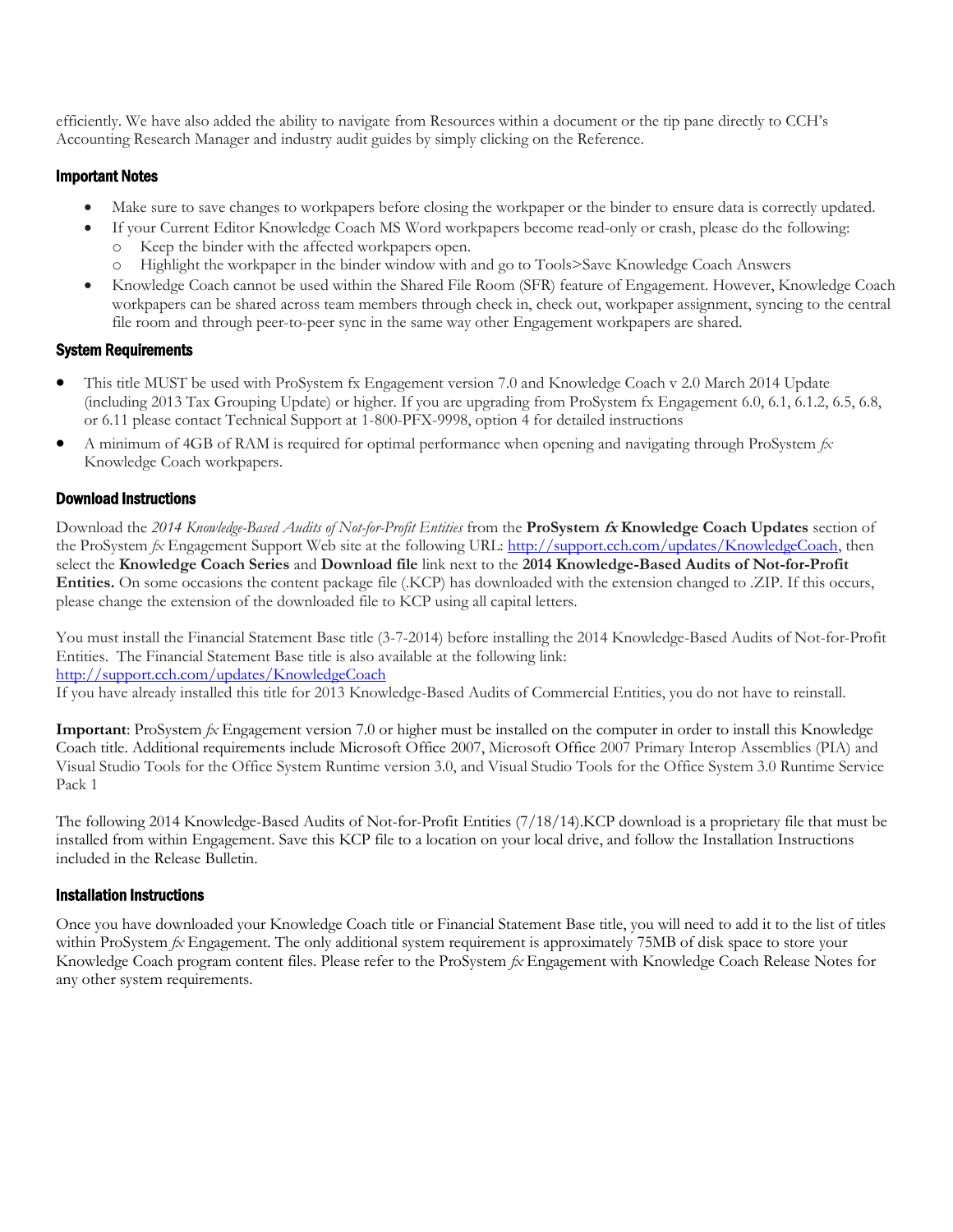After downloading the *2014 Knowledge-Based Audits of Not-for-Profit Entities* titles, do the following:

- 1. Launch the ProSystem *fx* Engagement Workpaper Management application so that the Local File Room is displayed. Select **Tools > Knowledge Coach Titles**.
	- The Knowledge Coach Titles window will be displayed.
- 2. Choose **Add Title**.
- 3. Browse to the title package file (\*.KCP) that you previously downloaded from the ProSystem *fx* Knowledge Coach Support Web site.
- 4. Choose **Open**.

The system will display a progress indicator while the title package is added. You will receive a message that the title has been successfully installed once the process is complete.

Once the title is added, you must release it, so that other staff members in your firm can use it. You may also wish to "unrelease" previous versions of the title.

To unrelease a title:

- 1. Select a version of the KBA Not-for-Profit Entites title.
- 2. Choose **Unrelease Title**. The date will be removed from the *Date released* column and staff that do not have the staff group property right to insert unreleased titles will not be able to insert the unreleased titles into a binder.

**Note**: You can determine this access in the **ProSystem fx Engagement Admin** module by selecting a staff group and choosing **File > Properties > Content** "Insert Knowledge Coach workpapers from unreleased titles" option.

To release a title:

- 1. Select one of the Knowledge Coach titles in the list that has been added but is not yet released.
- 2. Choose **Release Title**. The current date and time will be displayed in the *Date released* column, and the status will change to "Released."

**Note:** You must add and assign a Knowledge Coach module as well as the Knowledge Coach title license in the ProSystem *fx* Engagement Administrator before using the workpapers.

**Important:** Once the *2014 Knowledge-Based Audits of Not-for-Profit Entities* titles has been added and released, they will be automatically deployed to other staff members when they login to the "Office" location, or when they synchronize a binder that contains Knowledge Coach workpapers from this title.

#### Online Permission Key

Permission key files may be downloaded from our Web site at

https://prosystemfxsupport.tax.cchgroup.com/permkey/download.aspx or when adding or updating the new licenses within ProSystem *fx* Engagement with Knowledge Coach version 7.0 and higher. After updating the license file in the ProSystem *fx*  Engagement Admin module, licenses need to be assigned to the staff who will use 2014 *Knowledge-Based Audits of Not-for-Profit Entities*.

If you have not already established a Single Sign-on (SSO) account with Customer Service, we urge you to do so at this time.

Permission keys are no longer generally distributed via floppy diskette. You can choose to continue receiving the diskette by going to https://prosystemfxsupport.tax.cchgroup.com/service/accountadmin/, clicking the Firm Administration link, and making the appropriate selection (SSO access is required), or by contacting Customer Service at 1-800-PFX-9998, option 1.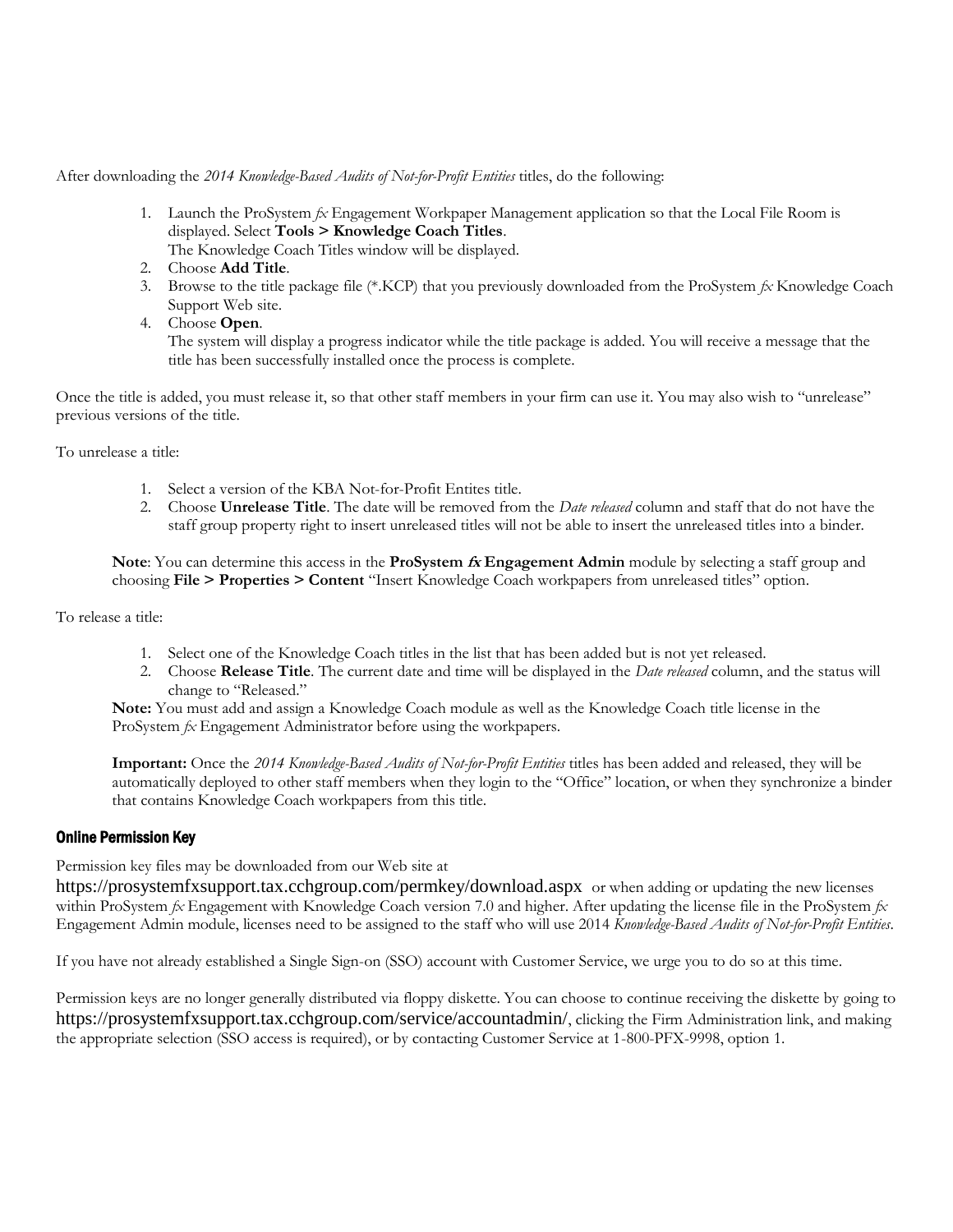### Accounting Research Manager

CCH's Accounting Research Manager is the most comprehensive, up-to-date and objective online database of financial reporting literature. It includes all authoritative and proposed accounting, auditing, and SEC literature, plus independent, expert-written interpretive guidance.

Our Weekly Summary email newsletter highlights the key developments of the week, giving you assurance that you have the most current information. It provides links to new FASB, AICPA, SEC, EITF, and IASB authoritative and proposal-stage literature, plus guidance from financial reporting experts.

Our team of content experts updates the system on a daily basis, so you can stay as current as possible. What's more, our experts attend critical, standard-setting meetings and summarize the results for you, which means you'll learn of newly released literature and deliberations of current financial reporting projects as soon as they occur! Plus, you'll benefit from their easy-to-understand technical translations. Our expert's interpretations clearly lay out what the rules mean from your perspective.

Also available is the Knowledge-Based Audits of Not-for-Profit Entities, a guide that helps you comply with the most recent professional standards and guidance for the conduct of audits of not-for-profit entities and to integrate the use of practice aids, tools, and other resources with its guidance. This publication supplements and complements the Knowledge-Based documents that are available in Knowledge Coach.

With Accounting Research Manager, you maximize the efficiency of your research time, while enhancing your results. Learn more about our content, our experts, and how you can request your free trial by visiting http://www.accountingresearchmanager.com. You can also access the Accounting Research Manager Web site by selecting the item in ProSystem  $\alpha$  Engagement from the Guidance tab on the Shortcuts bar in the Binder window.

#### Links to Accounting Research Manager (ARM)

As indicated above, subscribers to an Accounting Research Manager library that includes source content can link directly to source material from references within Knowledge Coach workpapers. These links have been updated to reference the new Codification released by the FASB and available on ARM. The Codification on ARM is fully integrated with U.S. and international accounting standards, other non-authoritative materials and industry leading interpretive guidance.

#### Using Your Knowledge Coach Content

To use your Knowledge Coach Workpaper Templates, open a binder in ProSystem *fx* Engagement, select the workpaper tab into which you would like to insert the workpaper, and select **New Knowledge Coach Workpaper** from the toolbar or File menu. The New Knowledge Coach Workpaper dialog appears (*Figure 1*).

Select the New Knowledge Coach Title with the content you would like to use. You can only select titles you have installed. The information displayed changes to reflect the workpaper organization available for the selected title. Select the Knowledge Coach Workpaper Templates to insert into your binder and click **OK**. The **Selected Workpaper Properties** dialog appears. Each workpaper name is automatically loaded into the Name field. Add a workpaper index in the Index field and make any Name modifications you desire. You can also modify the tab location or the roll forward settings for each workpaper. Then click **OK**. The integrated Knowledge Coach workpaper is now inserted into your engagement binder. For more information on how to use Knowledge Coach